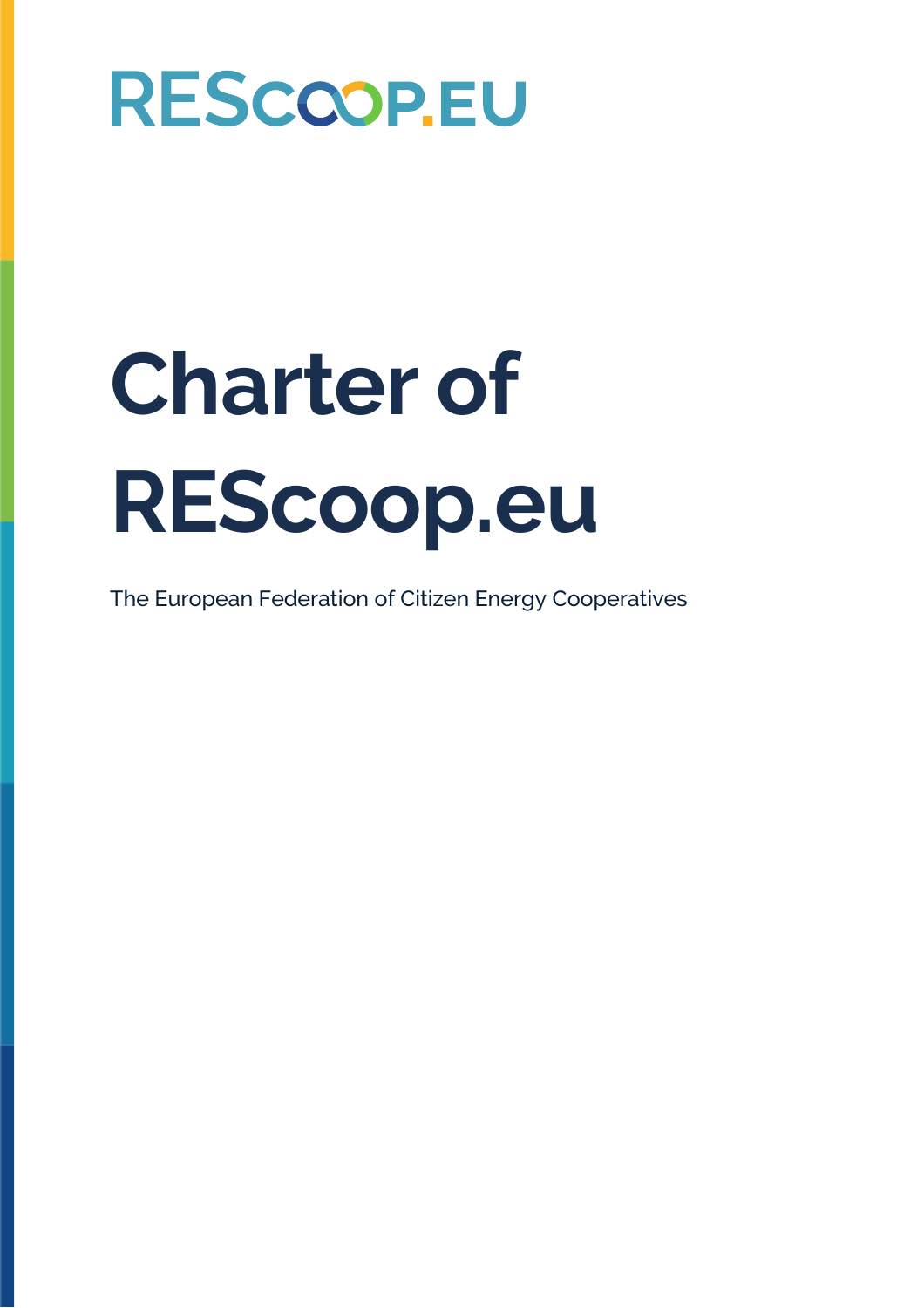### **Charter of REScoop.eu**

Revised by the General Assembly of REScoop.eu 2019

Every signatory of this Charter

■ complies with the definition of a cooperative: *'it is an autonomous association of persons united voluntarily to meet their common economic, social, or cultural needs and aspirations through a jointly-owned and democratically-controlled enterprise*; (in case of a citizen energy cooperative)

and/or:

■ adheres to the cooperative values: 'of self-help, self-responsibility, democracy, *equality, equity and solidarity', and 'belief in the ethical values of honesty, openness, social responsibility and caring for others'* (in all other cases e.g. a federation of citizen energy cooperatives)

This does not exclude that signatories have assumed a legal entity other than a cooperative society, including but not limited to: an NGO, a foundation, an association, etc.

The signatories of this Charter unite in the following set of

- our principles,
- our challenges,
- our vision,
- our mission, and
- our objectives.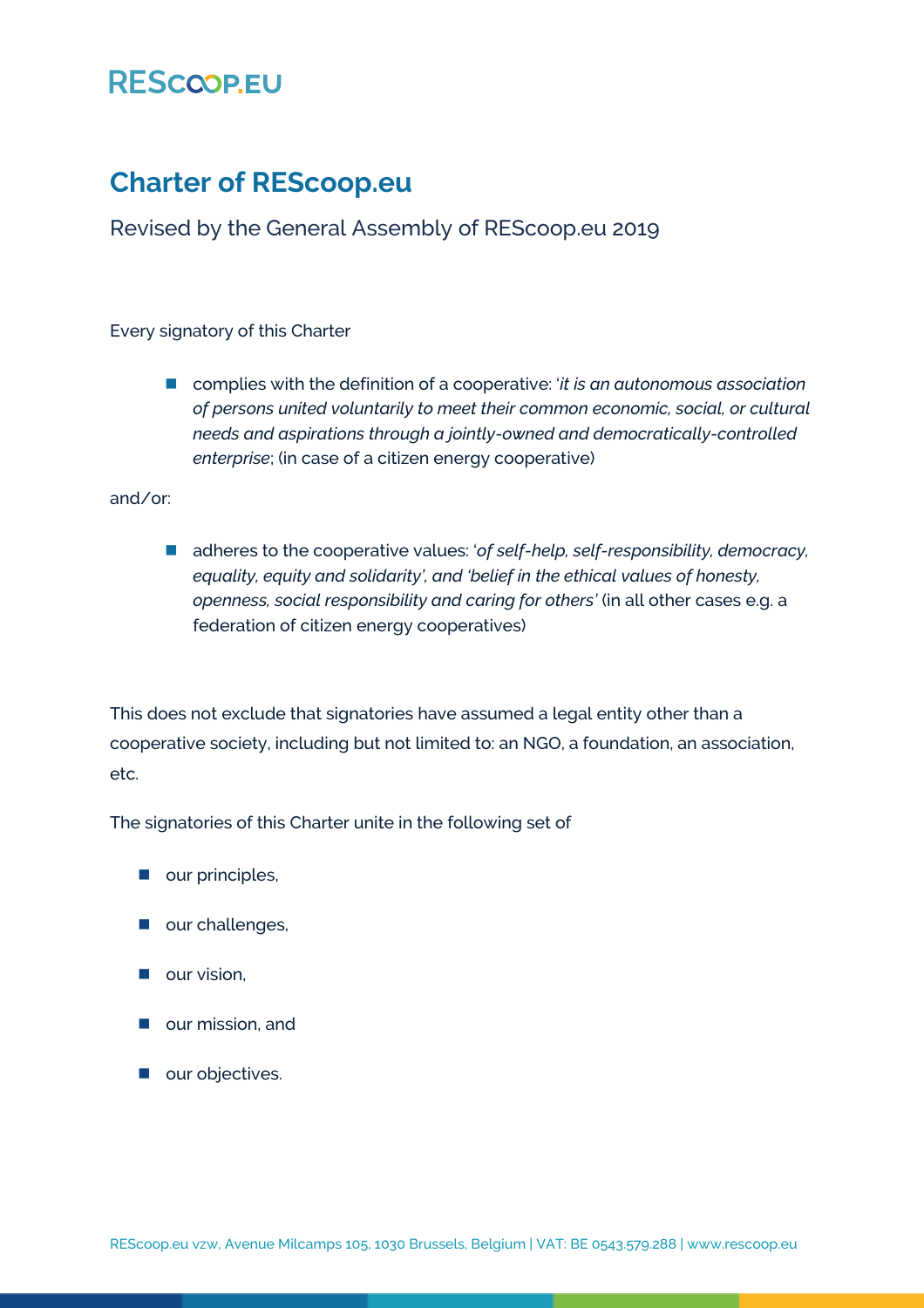#### **Our principles**

The declaration on cooperative identity was formulated by the International Cooperative Alliance (ICA) in 1895, 51 years after the formulation of the principles of the cooperative movement in Rochdale. In 1995, the 100th General Assembly of ICA defined a new declaration on the cooperative identity and principles in Manchester. This statement is the origin of Recommendation 193 (of 03/06/2002) of the International Labour Organisation of the United Nations (ILO) on the promotion of cooperatives. In this, the ILO invites employers' organisations, trade unions and governments to promote cooperative structures in their competence field.

#### **The signatories of the REScoop.eu Charter subscribe to the 7 cooperative principles of the International Cooperative Movement:**

#### **Voluntary and Open Membership:**

Cooperatives are voluntary organisations, open to all persons able to use their services and willing to accept the responsibilities of membership, without gender, social, racial, political or religious discrimination.

#### **Democratic Member Control:**

Cooperatives are democratic organisations controlled by their members, who actively participate in setting policies and making decisions. The elected representatives are accountable to the membership. In primary cooperatives, members have equal voting rights (one member, one vote) and cooperatives at other levels are organised in a democratic manner.

#### **Members' Economic Participation:**

Members contribute equitably to, and democratically control, the capital of their cooperative. At least part of that capital is usually the common property of the cooperative. Members usually receive limited compensation, if any, on capital subscribed as a condition of membership. Members allocate surpluses for any or all of the following 4 purposes: developing the cooperative, possibly by setting up reserves, part of which at least would be indivisible; benefitting members in proportion to their transactions with the cooperative; and supporting other activities approved by the membership.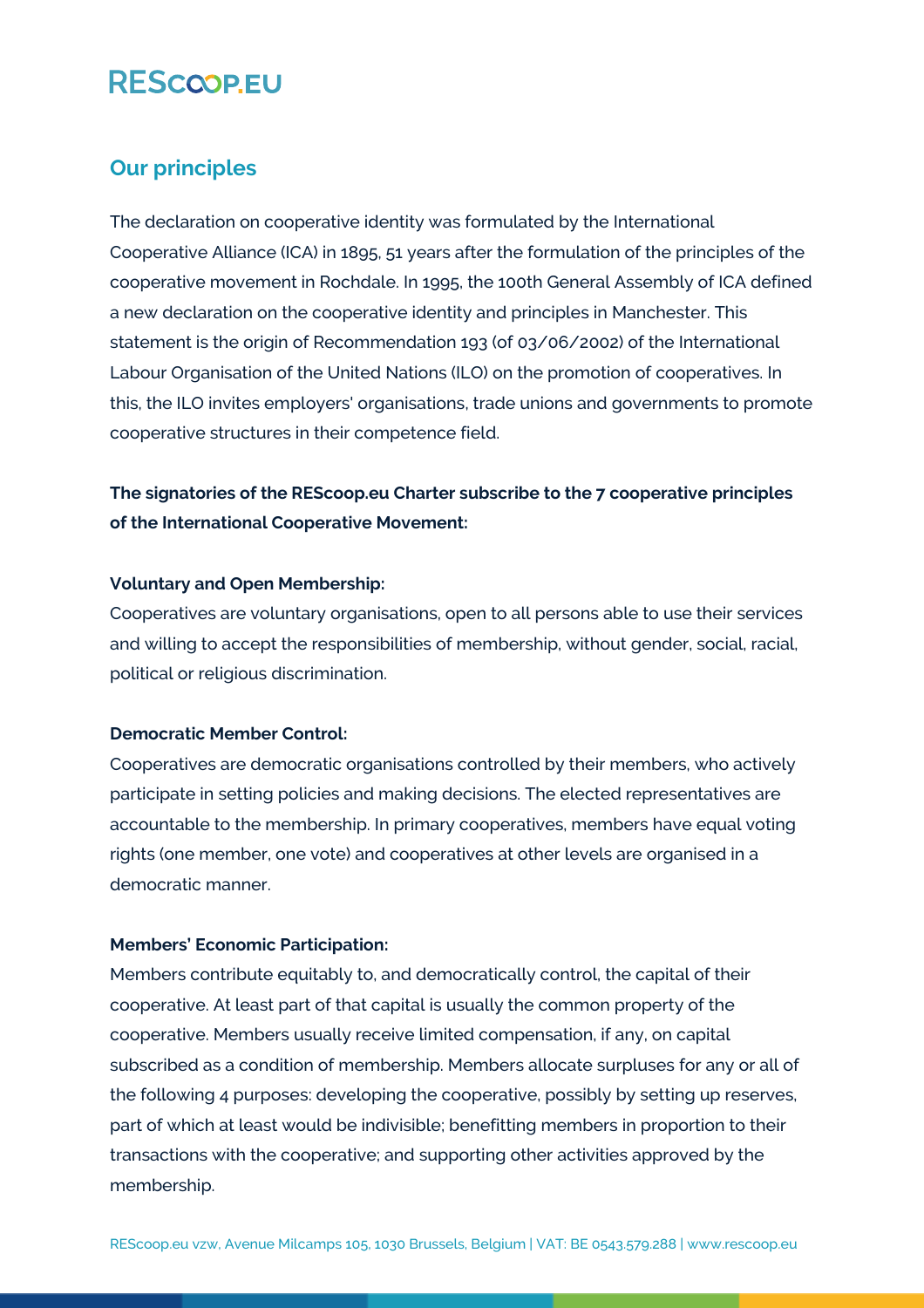#### **Autonomy and Independence:**

Cooperatives are autonomous, self-help organisations controlled by their members. If they enter into agreements with other organisations, including governments, or raise capital from external sources, they do so on terms that ensure democratic control by their members and maintain their cooperative autonomy.

#### **Education, Training, and Information:**

Cooperatives provide education and training for their members, elected representatives, managers and employees so they can contribute effectively to the development of their cooperatives. They inform the general public, particularly young people and opinion leaders, about the nature and benefits of cooperation.

#### **Cooperation Among Cooperatives:**

Cooperatives serve their members most effectively and strengthen the cooperative movement by working together through local, national, regional and international structures.

#### **Concern for Community:**

While focusing on member needs, cooperatives work for the sustainable development of their communities through policies accepted by their members.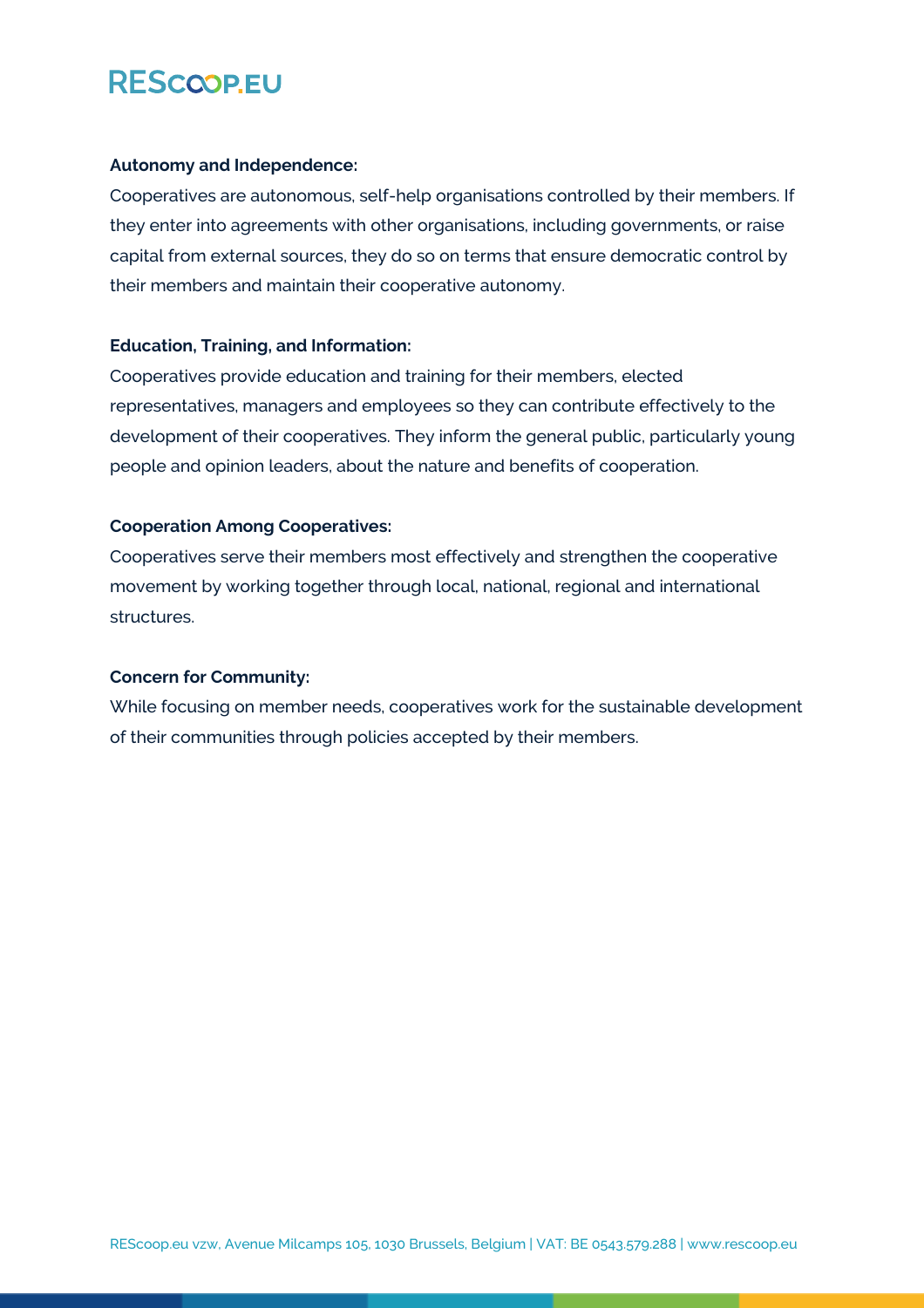#### **Challenges we face**

In the second decade of the 21th century the levels of consumption and nonsustainable production of energy are endangering our environment and our way of life. We face several impending challenges and even if they are not felt in all European countries, at least one of these challenges was a major drive for the founding members of REScoop.eu in 2013.

#### **Environmental challenges:**

Climate Change is endangering ecosystems including human communities: this will lead to climate refugees and conflicts.

#### **Economical and geopolitical challenges:**

Non-renewable energy sources will be exhausted in the short to medium term by rising world population numbers and living standards; rising demand for non-renewable energy will increase pressure on prices and geopolitical tensions; Moreover, climate change impels us to leave most of the fossil energy reserves in the ground.

#### **Social challenges:**

Technological changes make it easier for average citizens to get involved, but this can create tensions between those who have resources to invest, and those that don't. Energy is becoming expensive and a growing number of individuals are confronted with *energy poverty\**. When this is not countered by measures and support for people to rationalise their energy use, it leads to social conflicts in European countries.

#### **Political challenges:**

In the context of the liberalisation of the energy market, often public authorities at all levels pull back from energy production, distribution and supply. In most European countries, energy policy lacks a clear long-term vision and is opaque. As a result, EU governments fail to reach the stated goals of the European Union's liberalisation policy (competitive markets, fair prices and energy independence) and of the Paris agreements to tackle climate change.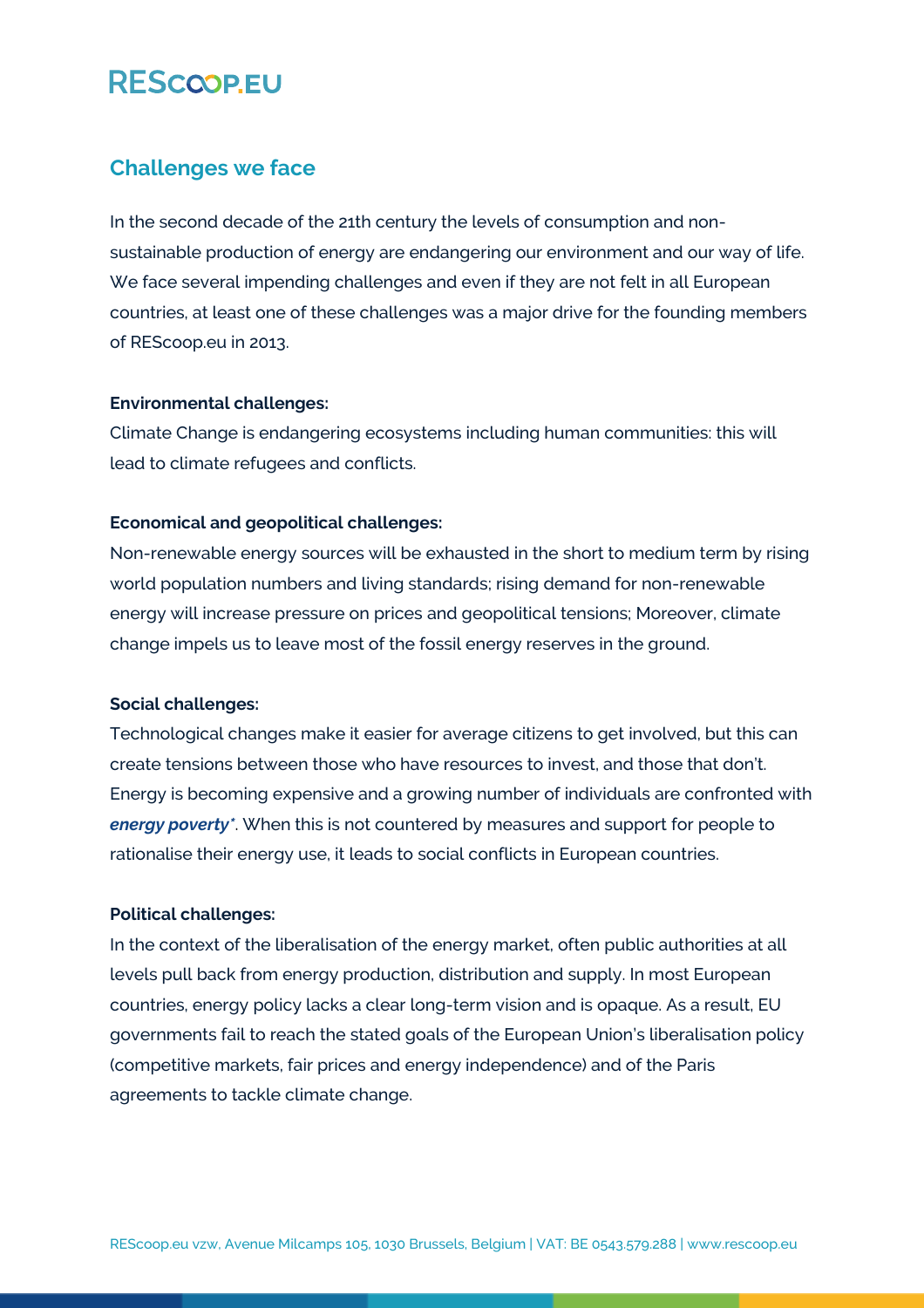

#### **Challenges for the Commons:**

Moreover, the development of renewable energy sources through market-based policies should not lose sight of the importance and opportunity of a *fair* and *equal*  access to these energy sources; renewable energy sources are *common goods\** but they are often wrongfully appropriated by manipulation and speculation.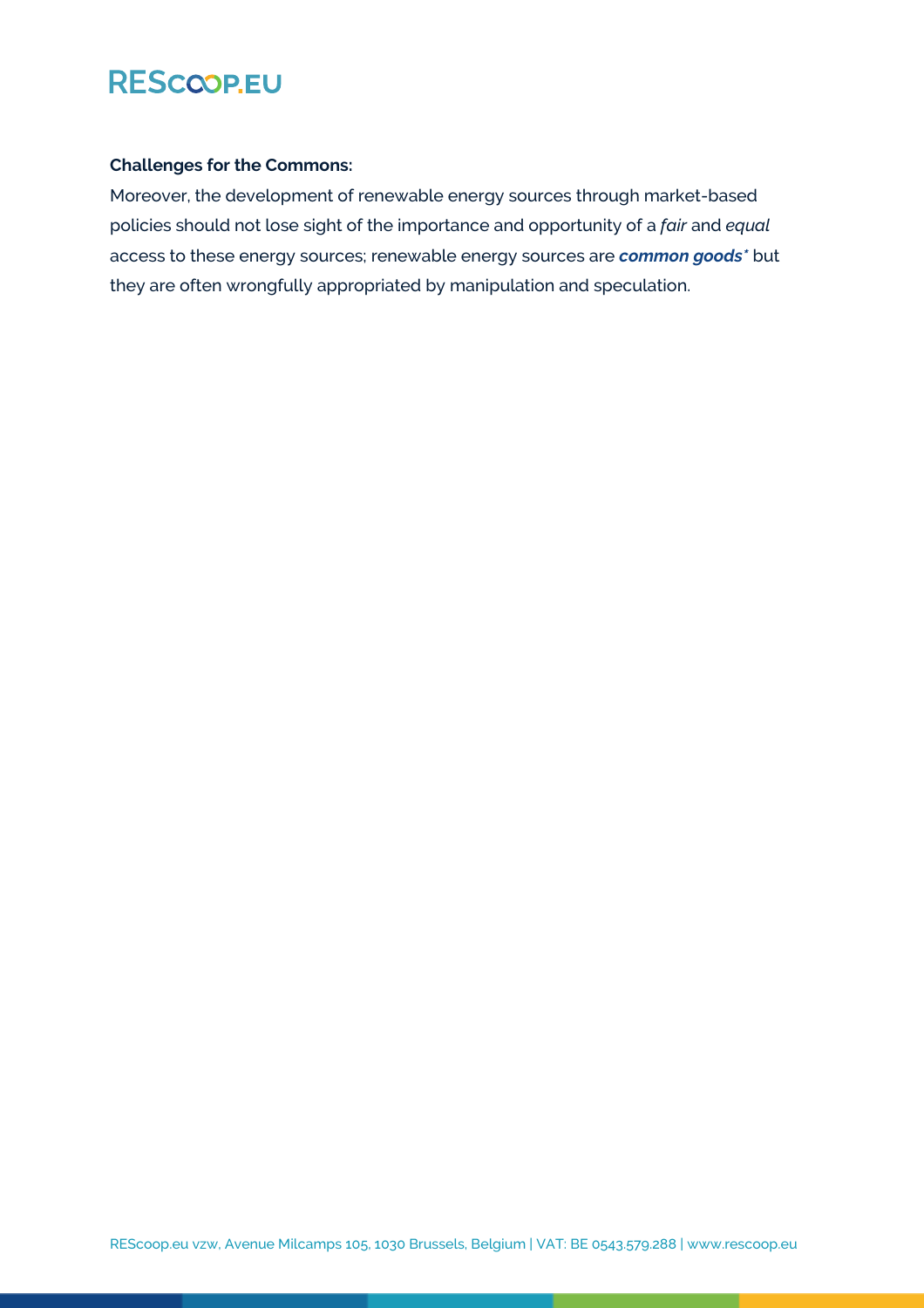#### **Our Vision**

Given the challenges we are facing today, a global shift from fossil and nuclear energy sources to renewable energy sources is required for the transition to a sustainable future.

Access to energy is a basic right, people depend on its daily use for heating and cooling, light or transport. Therefore, we consider the production and distribution of energy to be *civic responsibilities\** and as citizens and communities, we choose to take part in it.

REScoop.eu supports citizen energy cooperatives that share our vision and objectives. We promote *a model based on cooperation\**: a decentralised approach to the *energy transition\**, one that gives the means to people across Europe to produce and consume their own energy and to invest together in renewable energy, energy efficiency, and other clean energy technologies: *energy democracy\*.* 

This common vision for the future of energy is based on various aspects:

- reduction of the energy consumption through a more *rational energy use<sup>\*</sup> energy efficiency\*;*
- transition from fossil/nuclear to renewable energy sources;
- collaboration between different local actors or stakeholders;
- solidarity between the rural areas and cities, as well as between vulnerable and low/income households and those that are well-resourced;
- development and appropriate planning of the use of renewable energy sources to the advantage of citizens and the local economy;
- $\blacksquare$  the need to integrate local renewables through flexibility, and ensuring the efficient functioning of the grid throughout the energy transition; and
- a direct democratic model for the energy market concerning prices, planning and pollution reduction.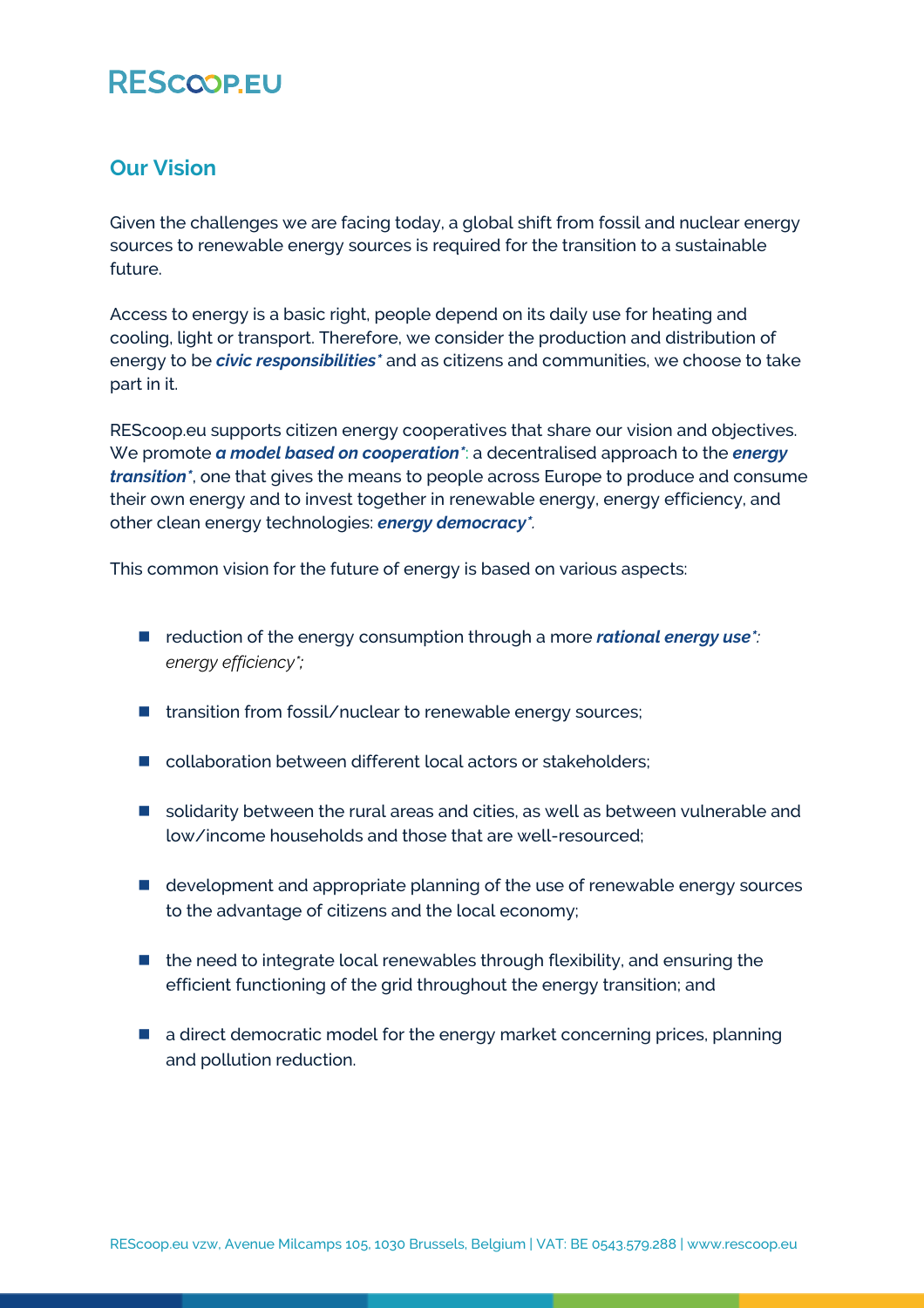#### **Our Mission**

Given the challenges we face and the vision we share, the signatories of this Charter choose to give every citizen and other local actors the chance to play an active role in the production, distribution, supply, and management of energy and related services. Cost and benefits of projects must be shared in time and space: between present and future generations, between people close to the projects and beyond. Therefore, the participation of individuals and communities in the *energy transition\** is essential for REScoop.eu members.

The starting points are:

- transparent information to the local community and local consultation;
- direct participation in energy projects so that financial participation has a real and direct link with the projects;
- the long-term objective of 100% renewable energy; and
- the values of this Charter.

For this purpose and according these ethical principles we want to realise and support cooperative projects of citizens.

#### **A REScoop project meets the following criteria:**

#### **Locally anchored:**

The legal entity that realises and exploits the project is fully open to the participation of local residents, the local civil society, the municipality and its executive subsidiaries and ordinary citizens in general: both before, during and after the realisation of the project. This allows them to master the project and the added value. The bond between energy needs, the necessary renewable means of production and the local economic significance becomes clear.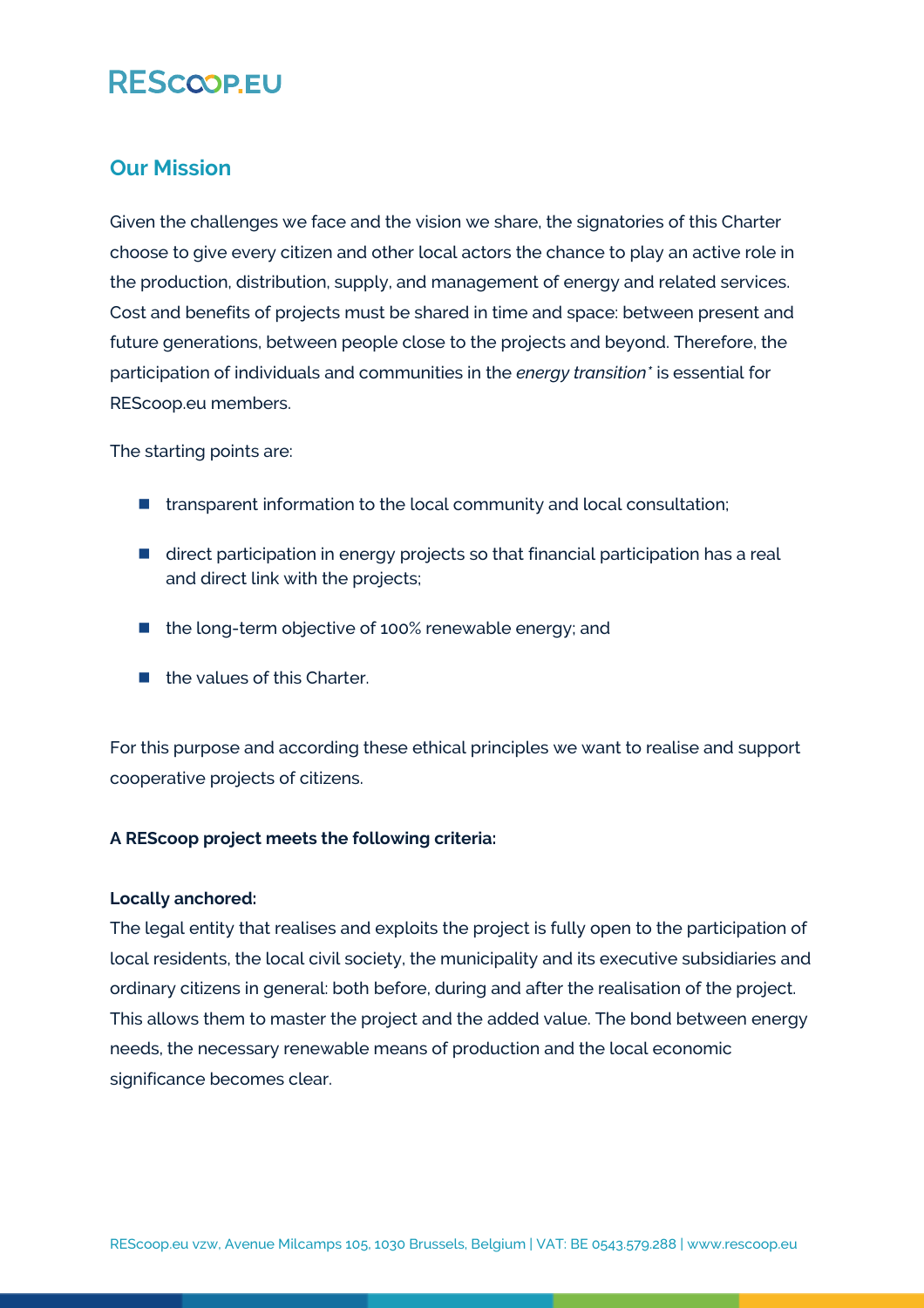#### **Non-speculative objectives:**

The project is realised to be exploited and not to be resold. The remuneration of the capital is limited. It gives access to energy at a fair and transparent price. Part of the added value is spent on education and information and on investments in new projects. To the extent possible, also the project developers with whom they co-operate, the coinvestors and their contractors respect these rules in the construction and operation of this project.

#### **Independent:**

The legal entity that realises and operates the project is autonomous and is not governed by governments or by other companies. The mechanism of cooperation and solidarity that is used for the investments and the objectives of the projects, is part of the social and cooperative economy, and places these legal entities outside the public sector (administrative autonomy) and outside the pure private companies.

#### **Democratic:**

The legal entities that realise and exploit such projects and, to the extent possible, also the project partners (project developers, engineering firms, banks, contractors, etc.), are democratically organised, of the cooperative type or working according to the cooperative principles, transparent and clear. They guarantee the preservation of the objectives of the projects throughout their duration. The elected management of these companies must allow the participants to control the production prices and, ensure transparency on the functioning and finances.

#### **Ecological:**

The legal entity that realises and operates the project commits itself sustainably and voluntarily in favour of the environment, going from the global issue (climate change, loss of biodiversity, pollution, ...) to the problems at the local level (use of the soil, the wind, the rivers, local impact, ...). As far as possible, the project developers, co-investors and their contractors (consultants, constructors, installers, ...) also respect this rule.